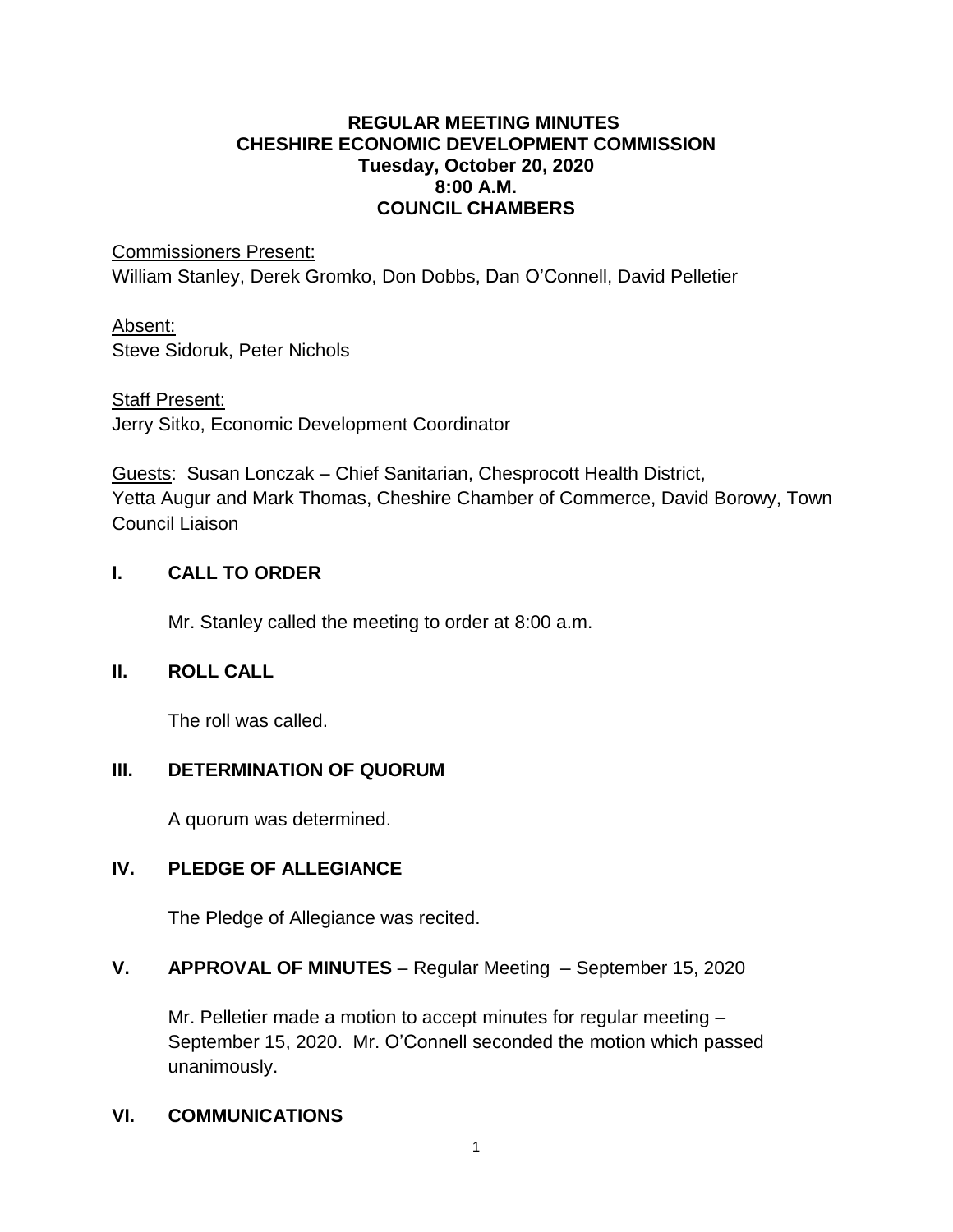No communications.

### **VII. Business**

a) Discussion with Chesprocott Health District – Susan Lonczak, Chief Sanitarian

A discussion took place about the challenges of the pandemic for Chesprocott and local businesses. Currently COVID-19 numbers are showing an uptick and are similar to what that were in June. An increase in social gatherings and getting back to regular activities may be contributing to the uptick.

Guidelines are in place for visits to businesses. The first visit is general where there is a discussion about the business, questions asked, problems addressed. The second visit establishes a timeframe to correct problems/violations. The third visit initiates orders and fines. Retail establishments are in good shape for the most part. Restaurants, now at 75% capacity, present challenges and opportunities. "What if" scenarios are addressed and how to work through them.

Susan and her team assist with re-evaluation of business plans and using creativity for social distancing. They are making sure that businesses are compliant while recognizing the need to be accommodating and reassuring. The team is very approachable, flexible and proactive. State guidelines are not specific and are continually being reworked. Establishments are addressed "case by case" based on size and to fit "live" situations, i.e., designing Plexiglas partitions, 6 feet spacing, etc. Restaurants are struggling with indoor dining social distancing, i.e., hostess check-in areas with patrons arriving at the same time. They are hiring more staff with less money.

The \$5,000 relief grant for small businesses from the state will be looked into. To date, restaurants are on their own to purchase partitions and other safety needs.

Commission members thanked Susan for her tireless efforts assisting businesses and keeping the town safe.

b) Speakers for Future Meetings

A representative from APEX invited to speak said that it is not in a position to address issues experienced by internet customers in Cheshire. Mr. Sitko will reach out to Peter Talbot from Cox Communications and Frontier Communications.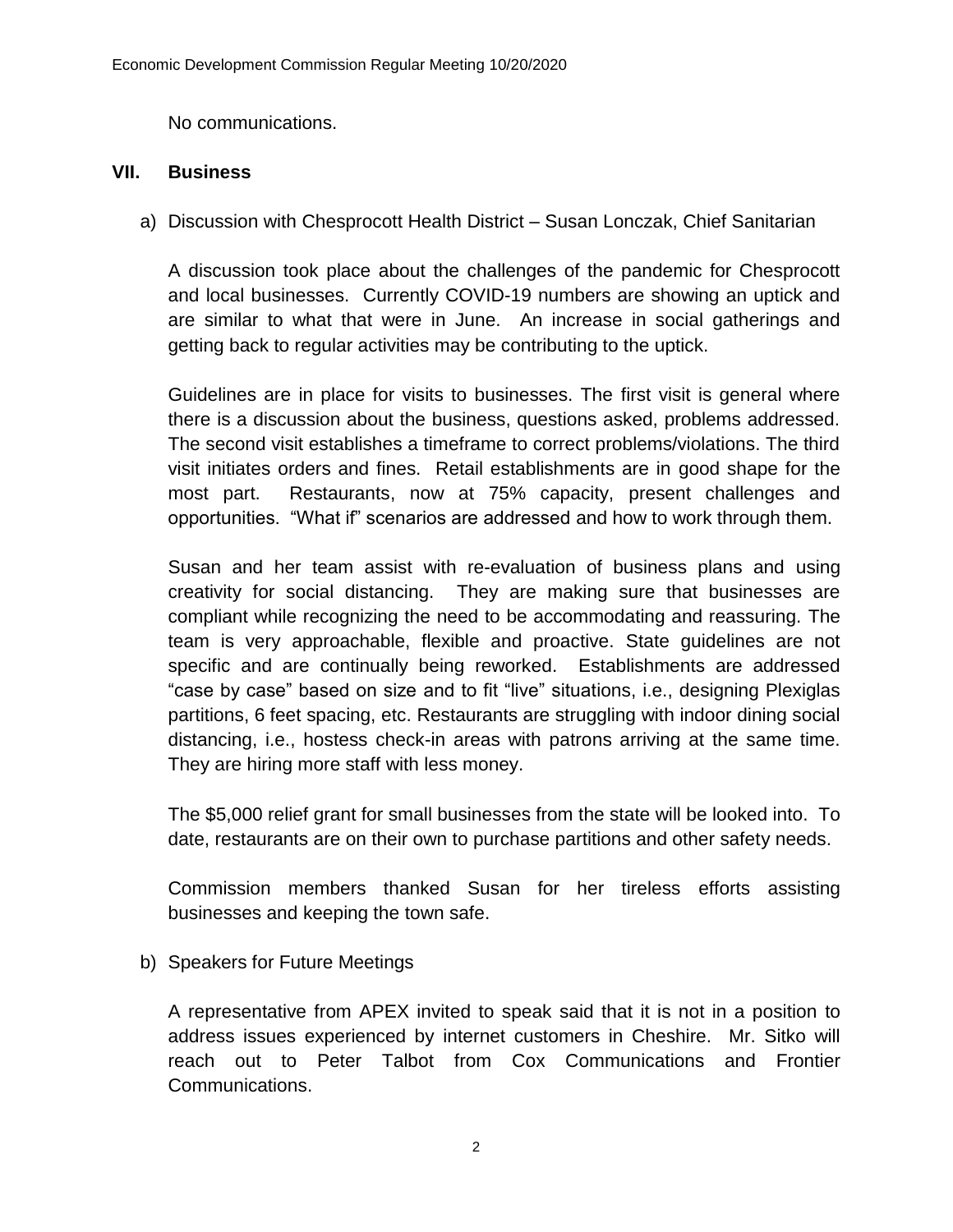Please contact Mr. Sitko with suggestions for future guest speakers.

c) Long-Term Recovery Activities

Yetta Augur and Jerry Sitko have developed ideas to encourage Cheshire residents to support local businesses.

Key initiatives are:

- *Videos of businesses* showing modifications made to keep patrons safe. Clem Kasinskas, videographer at Bozzutto's, will be filming at Olive & Harry, Cappola-Brokaw Art of Hair, Main Street Café, 129 on Main Salon and Spa, Paws, Red Owl, Vespucci's and the YMCA on October 22 and 26. Videos will be run on the town and chamber's websites and social media.
- *\$50.00 VISA gift cards* campaign will run at Cheshire restaurants from October 23 through November 29. Residents who spend \$25.00 or more can submit their receipts to be eligible to win one of four \$50.00 VISA gift cards.
- *Small Business Saturday* is on November 28. Signs will be located in front of businesses on Route 10 and throughout town to encourage residents to Shop Cheshire during the holidays.
- *Light Up Cheshire* will run through the holiday season to bring positivity and uplift to town. It is proposed to begin on Thanksgiving weekend. Businesses are encouraged to light up their windows during the holiday season.

# d) Liaison Reports

David Bowery, town council liaison, said that revenues are good.

Mark Thomas, from the Cheshire Chamber of Commerce, said that judging for the scarecrow event will take place on Wednesday, October 21. The entry fee is \$25.00. Registration deadline was September 28. Wednesday, October 21, is National Chamber of Commerce Day. The best way to honor this organization is to support local chamber businesses.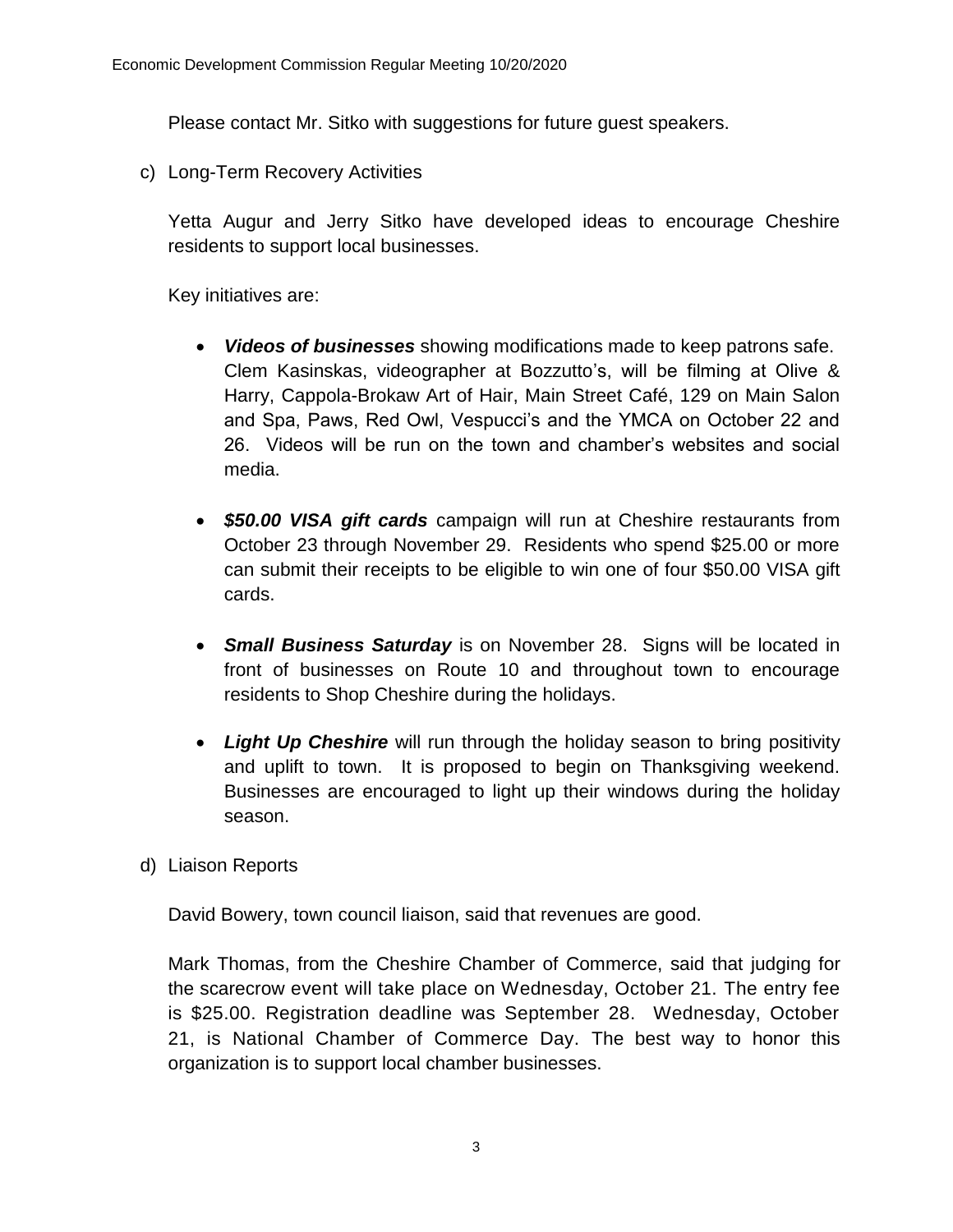### e) Coordinator's Report

- ReRead Books An outlet providing employment opportunities to young adults with special needs, has applied for a special permit for a training facility in the Watch Factory building. The outlet will be operated by the Connecticut Community Empowerment Foundation and will occupy a 1,600 square foot store front area on the first level. The Planning and Zoning Commission had no concerns regarding this application. The special permit fee was waived by the town council.
- The Richard Chevrolet body shop will be moving to a newly constructed 25,000 square foot building on 16.31 acres north of Realty Drive. The Planning and Zoning Commission approved a special permit application for the project on September 14, 2020.
- Collins Aerospace It is to be determined how salaried layoffs will affect operations at its facility in Cheshire. Collins, is a division of Raytheon (formerly United Technologies).
- Breweries
	- o Counter Weight Brewing Company was approved last week by the Planning & Zoning Commission. It will be located at 7 Diana Court. It will include a tasting room, multiple brewing areas, packaging and canning areas, and a full bar and merchandising area. Outdoor dining and entertainment may occur.
	- $\circ$  Cheshire Craft Brewing Construction to fit out the building is occurring. is. When it opens, it may be Cheshire's very first local brewery. Located at 125 Commerce Court, it hopes to open in early 2021.
- Ball & Socket Arts The first remediation phase is completed and a preapplication was submitted for additional funding. The first remediation project came in under budget.
- Dragon Buffet Property There are plans being developed for this property.
- Cheshire Chamber of Commerce An article featured in The Cheshire Citizen said that the chamber is doing well and innovating to better serve its members. Some \$70,000 has been awarded in scholarships to deserving students; opportunities for non-profits - promotional mailings, chamber event